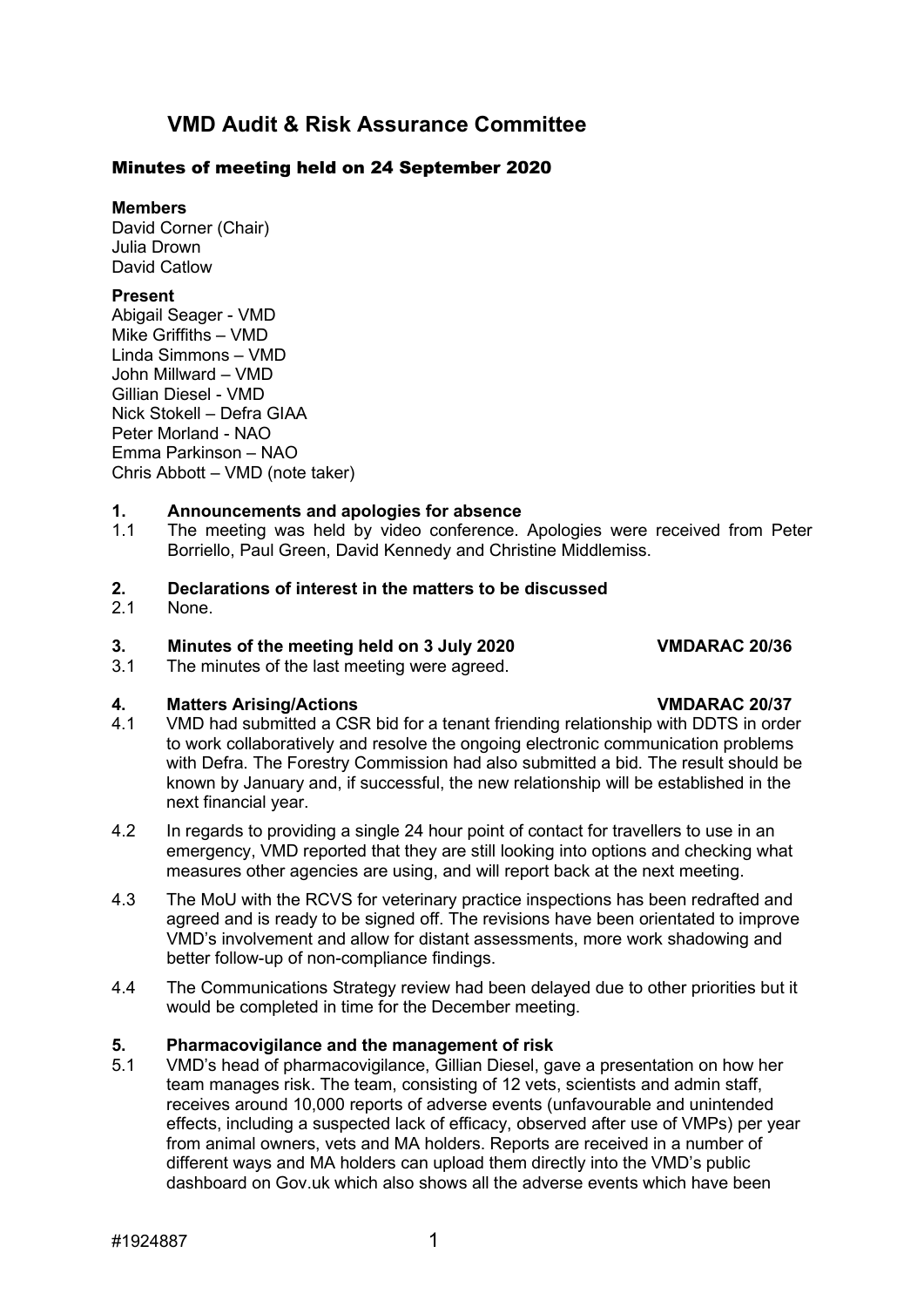reported by product. There is no legal requirement for companies to report events but it is considered good practice by Industry. All reports are assessed and this work is peer reviewed when appropriate and signal (risk) detection meetings are held every month. This helps identify risks arising from the use of authorised medicines and they are then managed using the 'four Ts' approach: Terminate (eg. suspension of product), Treat (eg. change of warnings on packaging), Transfer (communicate the concern) and Tolerate (accept the risks due to the benefits outweighing the risks). This approach resulted in fifty changes to products being actioned last year. As acute adverse events are easier to identify than chronic ones, the team looks at professional literature reports, for example from universities, for evidence of these. It has also recently formed links with the Small Animal Veterinary Surveillance Network (SAVSNET).

- 5.2 The team also assesses MA holders' pharmacovigilance systems and carries out around 25 inspections of these every year. Communication is given a high priority and the team engages with the fish, pigs and poultry sectors in particular as well as regularly attending publicity events and publishing articles in the veterinary press to raise awareness. Some work is carried out jointly with universities, veterinary associations, the RCVS and SQPs.
- 5.3 After the end of the transition period the UK will no longer have access to the EU's pharmacovigilance databases but new legislation will be introduced by 2022 which will give VMD access to reports raised outside the UK and it is hoped that new relationships and data sharing will be achieved with a number of countries.

### **Financial Year 2019/20**

**6. Final Audit Completion report VMDARAC 20/38 & 20/39** The external auditor explained that the outstanding areas in the audit completion report for 2019/20 and in the letter of representation that had required completion before certification had now been resolved and the report had been signed off in July. Members noted that one of its recommendations was for the requirement for greater segregation of duties in the Finance team and VMD reported that a new senior member of staff had been recruited to help with this and a review of the whole structure would be complete by the end of the year. It was noted that the notional recharge by DDTS had been resolved following challenge by VMD and NAO.

## **Financial Year 2020/21**

- **7. Internal audit report Internal audit report**<br>**7.1** The committee reviewed the audit report on Fouality Diversity and Inclusion which The committee reviewed the audit report on Equality, Diversity and Inclusion which gave moderate assurance and raised four recommendations. Members noted that VMD is performing well in recruiting BAME employees but less well for people with disabilities, although the low number was to be expected due to the relatively low total number of staff. VMD has now established an EDI group and champion who is communicating with other Defra departments. The committee noted the moderate opinion and that an action plan is now in place and the opinion could be changed to substantial at the annual review.
- 7.2 The internal auditor gave an update on progress against the Internal Audit Plan 2020- 21 and said that Covid-19 and changes to the VMD timetable had caused some delays but the AMR reference centre and Business IT Enhancement programme audit should be completed in time for the December committee meeting.

## **8. External audit report**